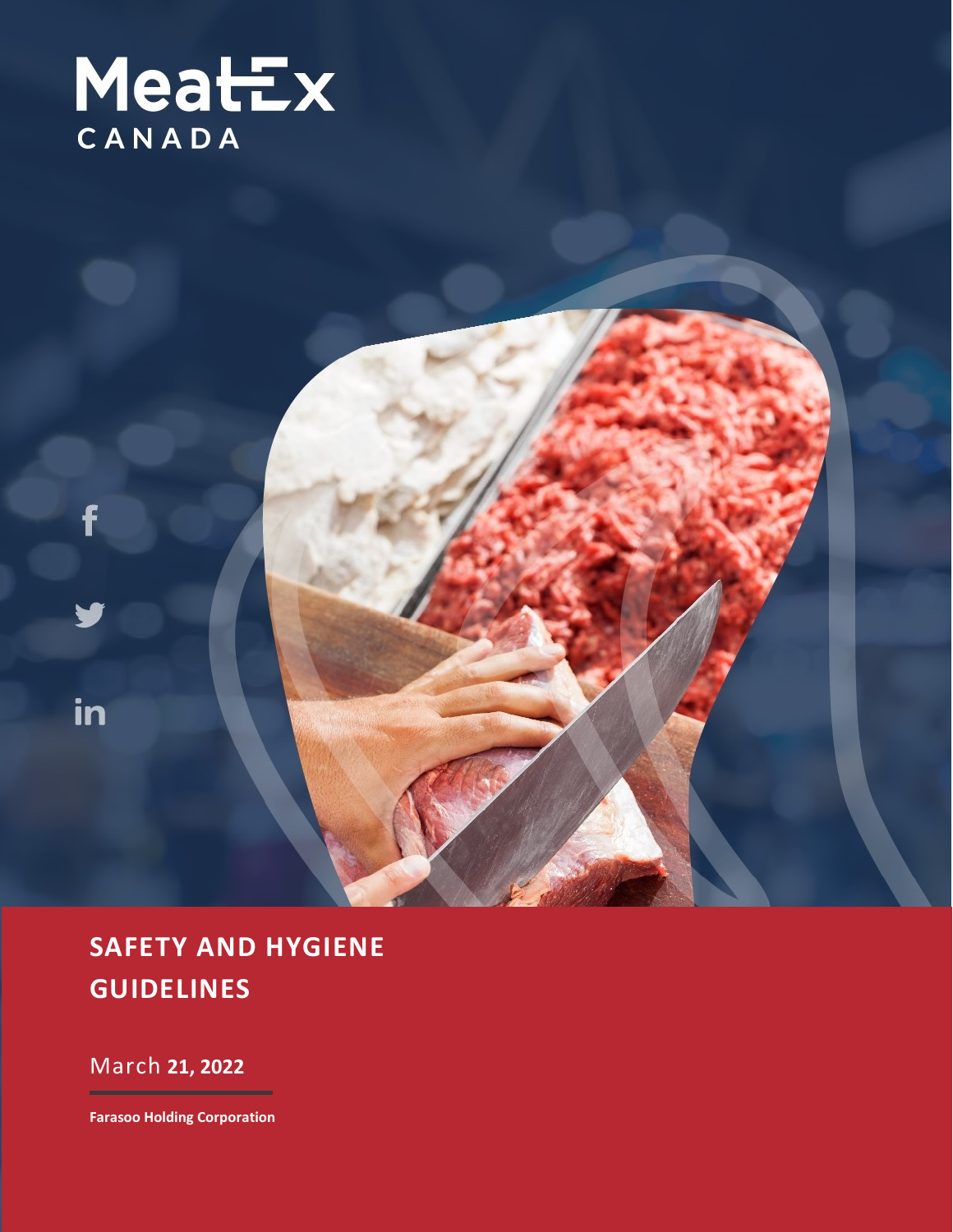## The guideline for your trade fair activities in the time of COVID-19

As a trade fair organizer, the well-being of everyone involved is extremely important to us. That is why Farasoo Holding Corp. has developed a concept for hygiene, medical and organizational measures that has been approved by the authorities.

Ensuring the health and safety of all exhibitors, visitors, service partners and employees is our top priority.

This guideline is based on the applicable requirements set out in consultation with Toronto Public Health.

As the organizer, we are responsible for the implementation and conscientious observance of the protection and hygiene regulations that are applicable at the time of the event on the exhibition grounds. As an exhibitor, you are responsible for implementation and observance at your stand, in the same way that you are responsible for compliance with regulations governing occupational health and safety and fire protection. Furthermore, the general and specific Technical Guidelines for the event continue to apply.

We must also be ready for the fact that protection and hygiene rules could change by the time the event takes place. That is why we will also keep you updated daily of any possible changes at www.meatexcanada.com.

## *Minimum booth size:*

*In accordance with the security and hygiene concept and to implement aisles with 5 meters the concept for the MeatEx Canada halls requires 9 m2 /100 Sq.Ft. minimum booth size. This minimum booth size allows for 2 persons (exhibitor and visitor) to be in the booth at the same time.* 

*Exhibitors with individual stand constructions must update the concept to satisfy protection and hygiene regulations.*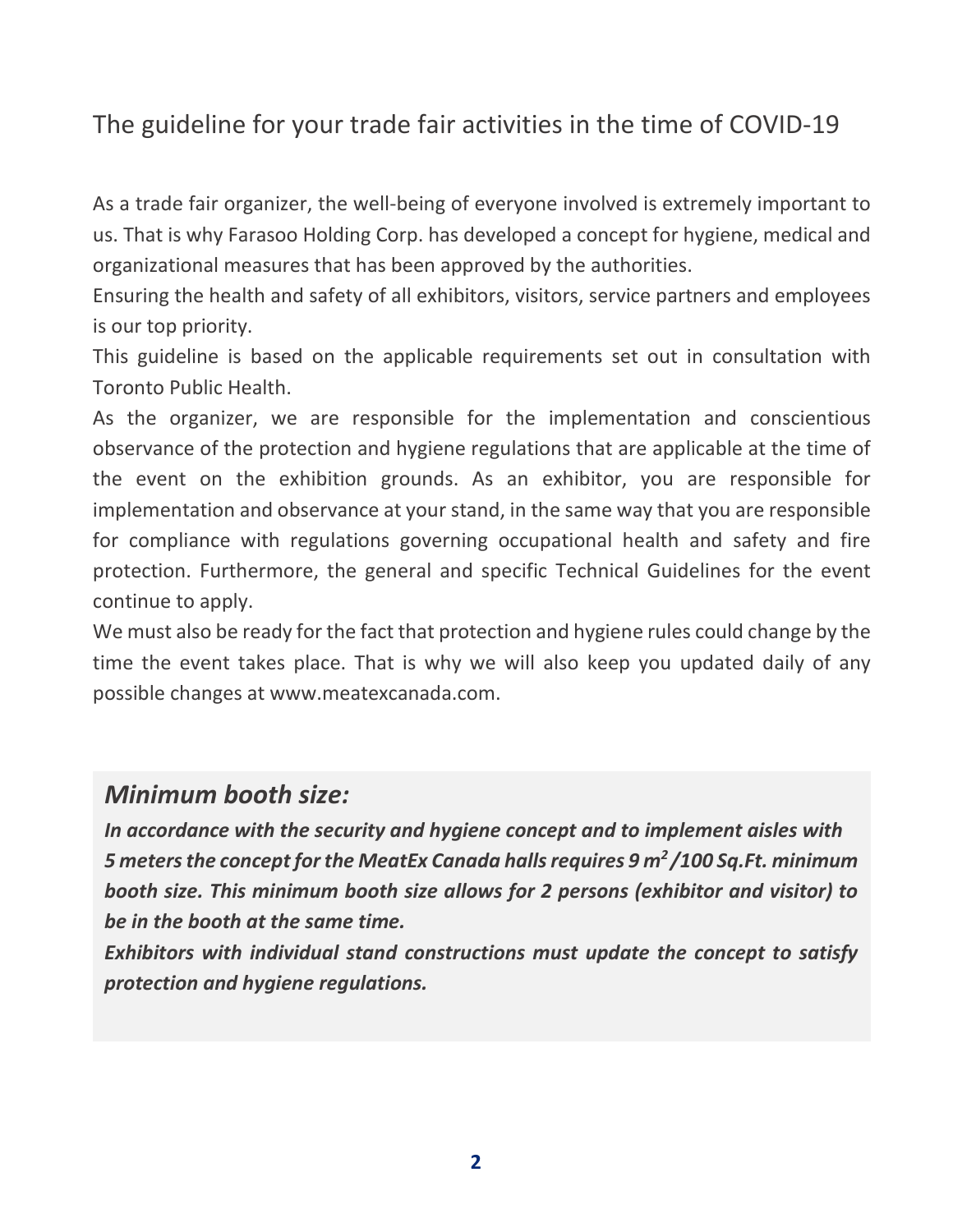## *Information and guidelines for exhibitors:*

Please designate a contact person at your company to be in charge for implementing all protection and hygiene regulations for your participation at MeatEx Canada.

| Let's keep our   |  |
|------------------|--|
| social distance! |  |

- $\triangleright$  It is currently necessary to maintain a minimum distance of 2 meters
- Minimum booth size is 9 m<sup>2</sup> (100 Sq. Ft.) This minimum booth size allows for 2 persons (exhibitor and visitor) to be in the booth at the same time. Exhibitors who intend to have more than one staff present at their booth are advised to consider the appropriate booth size.
- $\triangleright$  Stand planning must allow for less area to be occupied by structures so that as many people as possible can be present on the stand simultaneously
- $\triangleright$  Free-standing exhibits must be surrounded by generous open spaces with markings to help visitors maintain proper distancing
- $\triangleright$  Presentations can take place at the stand as long as all protection and hygiene rules applicable at the time of the event are complied with. The number of people allowed at any given time depends on the size of the booth and the minimum of 2 meters distance must be maintained at any time. Exhibitors who intend to have product presentations are advised to consider the appropriate booth size.
- $\triangleright$  Suitable structural measures (e.g. acrylic glass panels) or personal protective equipment (face masks)must be employed during personal contacts or in meeting areas. Pursuant to Bill 651 under city of Toronto By-Law 541-2020, masks must be worn by all exhibitors and visitors will in the exhibition hall and closed areas.
- $\triangleright$  Exhibits, display cases, counters, displays, screens etc. should be located at least 1 meter from the edge of the stand so that visitors can leave the aisles to view them.
- $\triangleright$  Smaller exhibits should be presented behind glass (in display cases or similar) wherever possible to prevent multiple people coming into contact with uncleaned surfaces of samples/displays (making it necessary to regularly disinfect these surfaces).
- $\triangleright$  Product presentations at the edges of the stand are to be avoided to prevent large gatherings of people in the aisles
- $\triangleright$  Upper stories must either have stairways wide enough to allow visitors to travel in both directions, alternatively one-way traffic should be ensured
- $\triangleright$  Stand parties are not possible under current conditions

**Visitor Management**

**Hygiene**

**Measures**

 $\triangleright$  Exhibitor must document stand personal and all visitors at the stand on a daily basis (Farasoo Holding fulfils this obligation for the service personnel that it provides)

- $\triangleright$  Compliance with the hygiene recommendations of the Toronto Public Health/Ontario Public Health
- $\triangleright$  The venue will place 1 disinfectant dispensers' unit per aisle on the show floor. Exhibitors should provide hand sanitizers at the entrance and exit to the stand.
- $\triangleright$  Exhibitors are responsible to clean and disinfect heavily used surfaces such as counters, tables, display cases, exhibits and displays frequently between visitors as required
- $\triangleright$  Smaller exhibits should be presented behind glass (in display cases or similar) wherever possible to prevent multiple people coming into contact with uncleaned surfaces of samples/displays (making it necessary to regularly disinfect these surfaces)
- $\triangleright$  The ceilings of meeting rooms should be left entirely open to ensure that there is sufficient air exchange
- $\triangleright$  If a stand has an upper story, the area beneath it should remain open and sufficient air exchange should be ensured